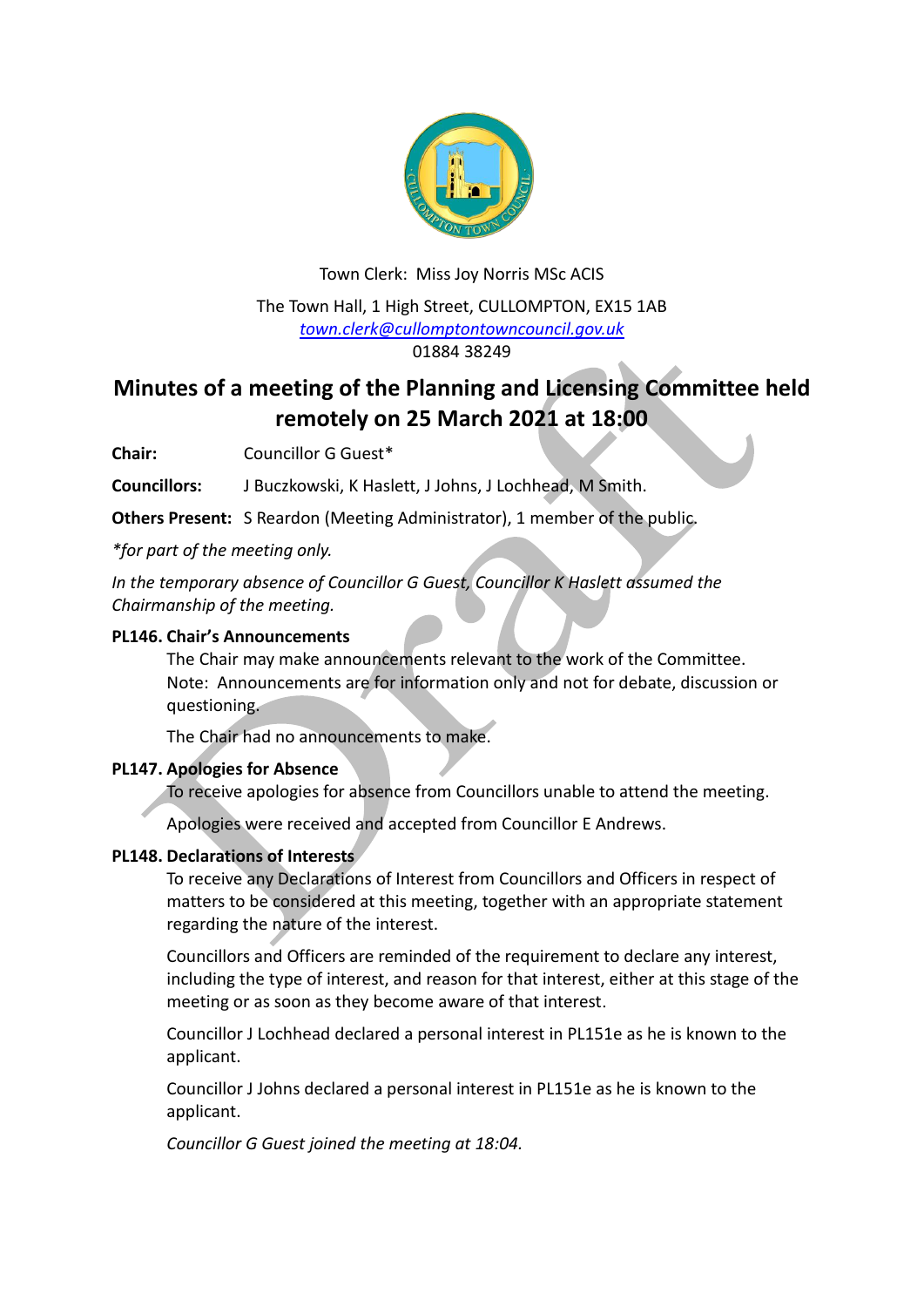Councillor G Guest declared that, whilst he has had several meetings concerning PL151a, the last of these was approximately 8 months ago.

#### **PL149. Public Participation**

15 minutes is set aside at the beginning of the meeting to enable members of the public to raise matters which are relevant to the work of the Committee. Up to 3 minutes is allowed for each question. It may not be possible to reply straightaway and the question may only be noted and a written response sent at a later date.

**Speaker 1 –** Stated his preference to speak on Planning Application DCC-4211-2020 when this point in the Agenda was reached. He was informed that, this being the case, the Committee would have to resolve to suspend Standing Orders.

#### **PL150. Minutes**

To agree the minutes of the Planning and Licensing Committee meeting held on 11 March 2021.

**Resolved** that the minutes of the Planning and Licensing Committee meeting held on 11 March 2021 are adopted as a true and correct record of the meeting and signed as such.

#### **PL151. Planning Matters**

To consider and make comment on the following planning applications received by the Planning Authority and available to view on the [Planning Portal](https://planning.middevon.gov.uk/online-applications/) (Supporting Paper B):

a. Cullompton Community College, Cullompton [\(DCC-4211-2020\)](https://planning.devon.gov.uk/PlanDisp.aspx?AppNo=DCC/4211/2020). Construction of a Multi-Use Games Area (MUGA) at land at Meadow Lane, Cullompton adjacent to the existing skate park.

**Resolved** that Standing Orders are suspended to allow the member of the public present to speak on Planning Application DCC-4211-2020.

> A member of the public spoke against the application on the basis that according to the map supplied he feels that the placement of this development together with the height of the proposed fence, he would lose a significant amount of sunlight and his house and would suffer from a loss of a natural source of heat.

He also has an objection to the floodlighting being used until 2115 as this would flood his house with light until this time. He also referred to the conditions placed on the use of the staff car park at Cullompton Community College and the use of the skateboard park that were placed to protect his dwelling from, particularly, noise pollution.

**Resolved** that Standing Orders are resumed.

**Resolved** that Planning Application DCC/4211/2020 is SUPPORTED with additional measures to mitigate light pollution to neighbouring dwellings and removing as few existing trees as possible. There are also some concerns about the access to this development from the Community College and serious concerns surrounding its proximity to the proposed Eastern Relief Road. The site is also prone to flooding and this needs to be addressed.